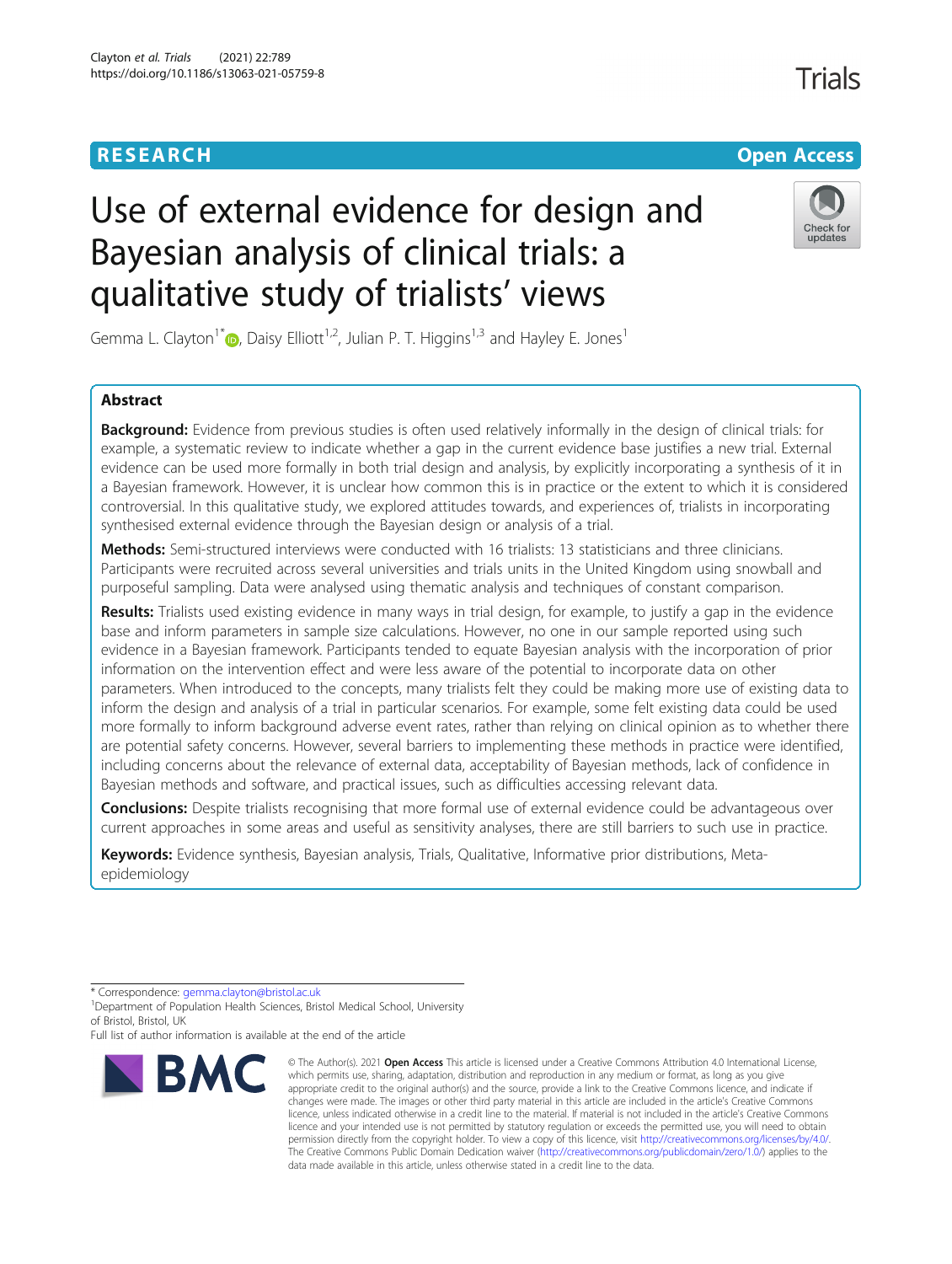#### <span id="page-1-0"></span>Background

The importance of using existing evidence to inform the design and analysis of a randomised controlled trial (RCT) is increasingly recognised by trialists and funders alike [[1](#page-7-0)]. Intuitively, new research should learn from previous, related research and avoid unnecessary repetition and research waste [[2,](#page-7-0) [3\]](#page-7-0). Evidence syntheses now play an important role [\[4](#page-7-0)]. Results from systematic reviews are often used informally in planning new trials, for example, to indicate whether a gap in the current evidence base justifies a new trial [[5](#page-7-0), [6](#page-7-0)].

A more formal approach to using existing evidence is to use a Bayesian statistical framework in which previous evidence about a parameter is used to derive a prior distribution [[7\]](#page-7-0). Parameters that might be informed by a synthesis of previous evidence include: the intervention effect, either at the design stage only (in power or sample size calculations  $[8-11]$  $[8-11]$  $[8-11]$  $[8-11]$ ) or at the analysis stage  $[12]$  $[12]$ ; the control group event rate, particularly for rare outcomes  $[13, 14]$  $[13, 14]$  $[13, 14]$  $[13, 14]$  $[13, 14]$ ; and the intraclass correlation coefficient in a cluster RCT [\[15](#page-8-0)]. Furthermore, incorporating external evidence from 'meta-epidemiological' studies about the extent of bias typically associated with potential methodological limitations in the new trial, e.g. infeasibility of blinding the patient or personnel  $[16, 17]$  $[16, 17]$  $[16, 17]$  $[16, 17]$  $[16, 17]$ , can produce a biasadjusted treatment effect estimate [[18\]](#page-8-0), allowing the analyst to assess the robustness of their findings [\[19](#page-8-0)]. Although studies suggest evidence synthesis is increasingly used to inform trial design, the extent to which Bayesian approaches are used, and opinions on their use, is unclear [[19](#page-8-0), [20](#page-8-0)]. In a recent survey of attendees of the International Clinical Trials Methodology Conference, many responders indicated they felt increased use of external evidence in trial design and analysis would be desirable [[20\]](#page-8-0).

We undertook a qualitative study to explore trialists' views on, and any experiences with, incorporation of external evidence through a Bayesian statistical approach. We focused on the use of a synthesis of relevant evidence on particular parameters, with reference to examples which we described, and identification of any barriers to the use of these approaches. We explored which types of external evidence were considered most potentially relevant and useful, and the likely acceptability of such use in practice.

#### Methods

Ethical approval was obtained by the University of Bristol on 27 April 2017 (Reference number 48101). We report our study according to the Consolidated Criteria for Reporting Qualitative Research (COREQ) [\[21\]](#page-8-0) (summary table in Table S[1\)](#page-7-0).

#### Recruitment and sampling

We aimed to sample a range of individuals, from trials units and universities across multiple locations in England, with experience of working in trials. The following positions were targeted to ensure a diverse sample: methods leads, lead trial statisticians, trialists writing grant applications and leads of NIHR funded trials. Both clinicians and statisticians were included to capture a range of perspectives. Individuals involved in developing evidence synthesis methods were excluded, as we felt these methodologists may tend to be more supportive of using advanced methods than most trialists [[20\]](#page-8-0). We did not require participants to have experience with or any knowledge of Bayesian analysis.

A key informant sampling approach was initially adopted [\[22](#page-8-0)], whereby an initial list of potential participants was drawn up from individuals known to the study team (GLC, HEJ, JPTH). The lead researcher (GLC) contacted these via email, to explain the study purpose through the provision of a participant information sheet (PIS) and to ask whether they would be willing to take part in an interview. We did not specifically refer to Bayesian analysis in the PIS. Instead, the PIS explained that we wanted to explore 'trialists' views and experiences of analysing trials in the context of the wider evidence base'.

After the initial list of potential participants had been approached, participants were then identified via snowball sampling [[22,](#page-8-0) [23](#page-8-0)], whereby interviewees suggested potential contacts, supplemented by purposive sampling [[24,](#page-8-0) [25](#page-8-0)] to ensure we sampled from our entire intended population, for example, including both junior roles, such as trial statisticians, and more senior roles [\[26](#page-8-0)]. Recruitment was driven by theoretical saturation (whereby data collection continues until no new themes emerged) [[27\]](#page-8-0) and when it was felt that maximum variation had been reached [[28,](#page-8-0) [29\]](#page-8-0).

#### Data collection

Interviews were semi-structured to ensure similar areas were covered in each interview, with sufficient flexibility to allow new issues of importance to emerge  $[30]$  $[30]$ . There were separate topic guides for clinicians and statisticians. These were very similar, with some questions rephrased for clinicians to focus more on the conceptual ideas of using previous evidence in different scenarios. The topic guides were initially developed with suggestions from all members of the study team and were iteratively modified in light of emerging findings. An example of a topic guide used is shown in Figure [S1](#page-7-0). We began the interviews by trying to elicit which statistical methods trialists had used. We then explored how previous evidence was considered and/or used, when designing and analysing a trial. We further explored participants' views on, and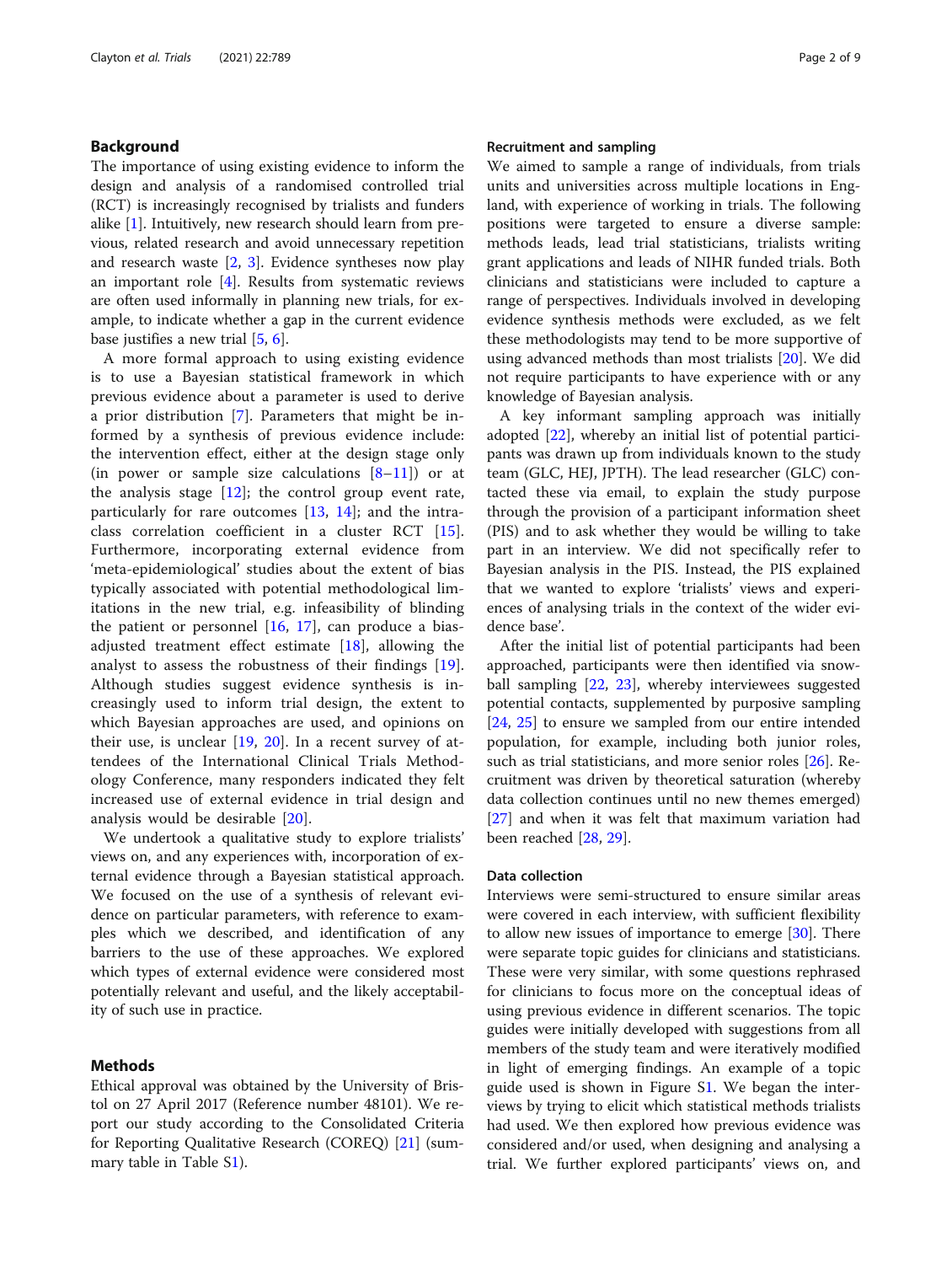any experiences with, the formal incorporation of existing data via Bayesian approaches. The basic concepts of a Bayesian approach were first explained to participants who were not familiar with this.

The latter part of each interview was used to examine three hypothetical scenarios in which evidence syntheses could be incorporated into a trial. We focussed on the use to inform the following parameters: (1) the intervention effect, (2) potential bias associated with unavoidable trial limitations and (3) 'nuisance' parameters such as baseline rates of adverse events. We also explored the potential barriers to implementing these methods in practice. Interviews were recorded using an encrypted audio recorder.

#### Data analysis

Interview recordings were transcribed verbatim whole to conduct a comprehensive analysis. Transcripts were analysed thematically and inductively by GLC (the lead investigator with a background in statistics and experience working as a trial statistician), under the guidance of DE (an experienced qualitative researcher), using techniques of constant comparison whereby similarities and differences between interviewees were explored [[31](#page-8-0)]. Coding was conducted using the qualitative data analysis software, NVivo (Version 11). Codes within transcripts were analytically summarised such that each code could be interpreted on its own [\[31\]](#page-8-0), collated to explore any emerging patterns and organised into themes. Emerging themes were compared with other codes across the dataset, to see if there were any shared or disparate views amongst particular subgroups [[28](#page-8-0)], such as methods leads, lead statisticians or trialists within the same unit [\[32\]](#page-8-0).

The first three transcripts were double coded by DE, and a further three transcripts were double coded by a member of the study team with expertise in statistics and evidence synthesis (HEJ). The overall meaning and interpretation of codes were found to be similar, and minor disparities were discussed until there was a consensus. After analysing the first 13 interviews, we felt that maximum variation had been reached [[28\]](#page-8-0). We conducted a further three interviews to check that no new codes emerged directly relating to the key findings.

#### Results

#### Participants

Of those individuals approached, only one declined. Amongst the 16 interviewees, three had a clinical background (two of whom were Chief Investigators), while 13 had a statistics background. 25% (4/16) had greater than 10 years of experience working in trials. Interviews lasted a mean of 54 minutes (range 37–79). Table [1](#page-3-0) provides participant and employment rolerelated characteristics.

#### Analysis

We report our findings in four themes, supported by quotations.

#### Theme 1: External evidence is used informally in trial design but not in analysis

Participants across all trials units were using evidence syntheses informally in a number of ways to inform trial design. Uses of evidence were included to justify the trial and inform the choice of outcomes or parameter values for sample size calculations.

Senior stat, P12: "I suppose it's something that people do informally but not in a structured Bayesian  $[way]."$ 

Senior stat, P1: "When I was determining a minimal clinically important difference I had, you have various methods to determine a minimal and clinically important difference. I basically did a meta-analysis of all of those results and came up with a value and that's the value I reported."

Participants reported that the sourcing of previous evidence was often instigated by the clinician, who would share a published paper, usually a systematic review, with the study team. This was typically used to support the need for the trial and to demonstrate equipoise in funding applications.

Ch inv, P5: "Obviously, there's the evidence of equipoise. There's the evidence of the knowledge gap."

Ch inv, P3: "And unless you can convince a funder or ethics committee of equipoise to two treatment arms then you won't get, you can't do the study. There's got to be some sort of uncertainty."

All sixteen trialists reported that they consistently used 'standard' and 'simpler' statistical models such as logistic, linear and Cox regression, or mixed effect models for repeated measure data, that did not incorporate external evidence through a Bayesian analysis.

Methods lead, P10: "It's generally in a way just the simplest technique that will get the job done and not overcomplicating it. Calculations get confused enough as it is!"

Some participants indicated that they had used previous studies informally to inform the choice of statistical methods for their analysis.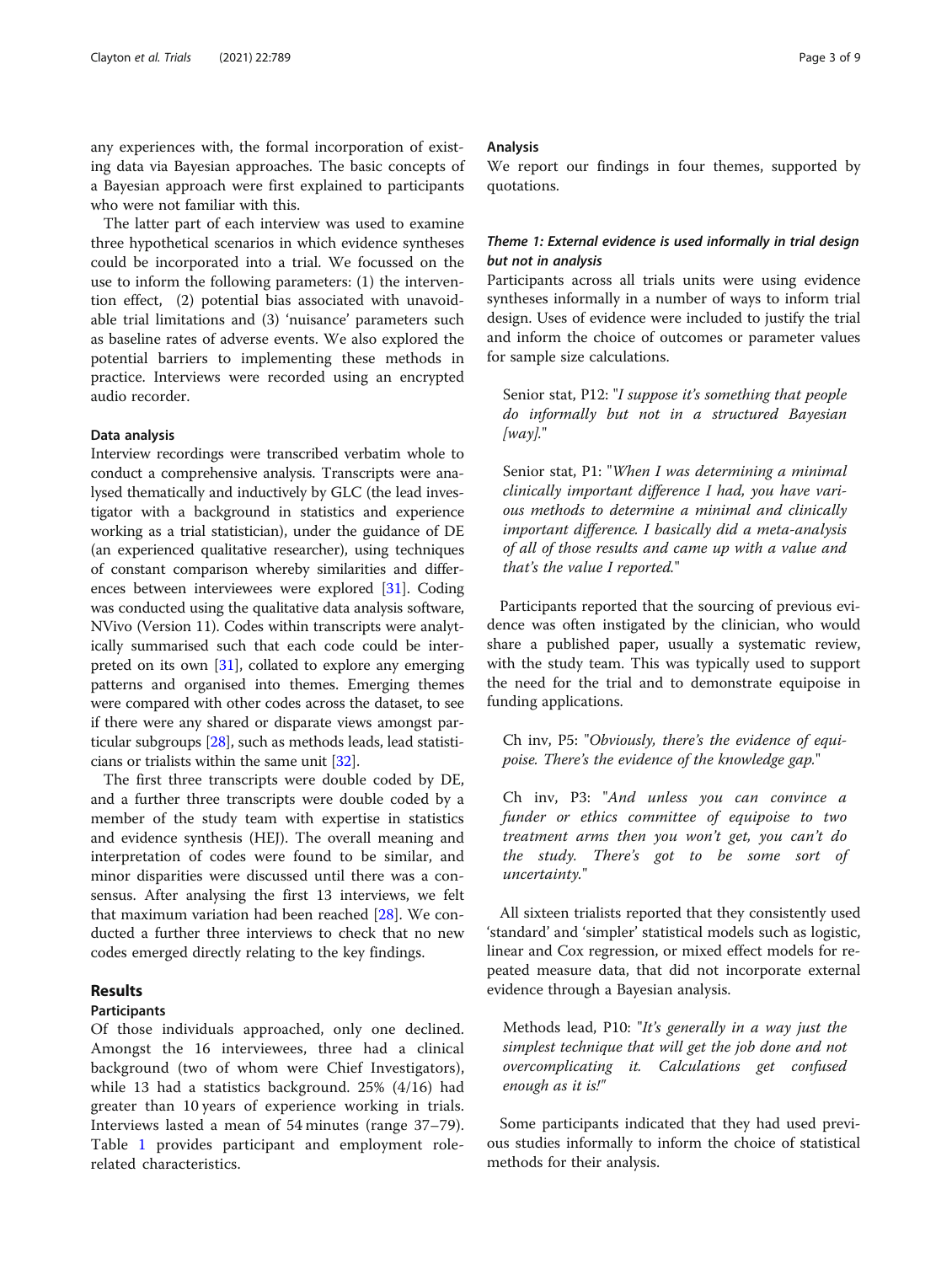| ID                            | Job role                               | Role description                                                                                              | career | Years in Types of trials                                 | <b>Highest</b><br>educational<br>qualification |
|-------------------------------|----------------------------------------|---------------------------------------------------------------------------------------------------------------|--------|----------------------------------------------------------|------------------------------------------------|
| Senior<br>stat, P1            | Trial statistician                     | Conducting analysis of trials in practice                                                                     | 3.5    | RCTs, feasibility studies,<br>primary and secondary care | MSc Statistics                                 |
| Senior<br>stat, P2            | Senior<br>statistician                 | Lead trial statistician and writing grant applications                                                        | 6      | RCTs, observational studies,<br>surgery                  | MSc Statistics                                 |
| Ch inv,<br>P3                 | Medical<br>professor                   | Responsible for people planning/conducting the analysis<br>of a clinical trial and lead of NIHR funded trials | >10    | RCTs, FIH, translational<br>studies                      | PhD, Clinical                                  |
| Methods<br>lead, P4           | Principle<br>statistician              | Responsible for people planning/conducting the analysis<br>of a clinical trial and lead of NIHR funded trials | >10    | RCTs, feasibility studies                                | PhD, Statistics                                |
| Ch inv,<br><b>P5</b>          | Medical<br>professor                   | Responsible for people planning/conducting the analysis<br>of a clinical trial and lead of NIHR funded trials | >10    | RCTs, FIH, translational<br>studies                      | MD, Clinical                                   |
| Clin stud,<br>P6              | Clinical PhD<br>student                | Conducting analysis of trials in practice                                                                     | 5      | <b>RCTs</b>                                              | PhD, Clinical                                  |
| Trial stat.<br><b>P7</b>      | Trial statistician                     | Conducting analysis of trials in practice                                                                     | 5      | RCTs, feasibility studies                                | <b>MSc Statistics</b>                          |
| Trial stat,<br>P <sub>8</sub> | Trial statistician                     | Planning and conducting the analysis of a clinical trial                                                      | 3.5    | RCTs, feasibility studies                                | PhD, Statistics                                |
| Trial stat,<br>P <sub>9</sub> | Trial statistician                     | Conducting analysis of trials in practice                                                                     | 3.5    | RCTs, feasibility studies,<br>primary and secondary care | MSc Statistics                                 |
| Methods<br>lead, P10          | Principle<br>statistician              | Responsible for people planning/conducting the analysis<br>of a clinical trial                                | >10    | RCTs, feasibility studies                                | <b>MSc Statistics</b>                          |
| Senior<br>stat, P11           | Senior<br>statistician                 | Planning and conducting the analysis of a clinical trial                                                      | 7      | RCTs, feasibility studies                                | <b>MSc Statistics</b>                          |
| Senior<br>stat, P12           | Senior<br>statistician                 | Conducting analysis of trials in practice                                                                     | 4      | RCTs, feasibility studies                                | MSc Statistics                                 |
| Senior<br>stat, P13           | NIHR Research<br>Fellow                | Conducting analysis of trials in practice                                                                     | 0.5    | RCTs, feasibility studies,<br>surgery                    | MSc Statistics                                 |
| Senior<br>stat, P14           | Senior<br>statistician                 | Planning and conducting the analysis of a clinical trial<br>and writing grant applications                    | 6.5    | RCTs, feasibility studies,<br>observational data/cohorts | MSc Statistics                                 |
| Methods<br>lead, P15          | Principle<br>statistician              | Planning and conducting the analysis of a clinical trial<br>and writing grant applications                    | 5      | RCTs, observational data/<br>cohorts                     | <b>MSc Statistics</b>                          |
| Senior<br>stat, P16           | Senior<br>statistician, PhD<br>student | Conducting analysis of trials in practice                                                                     | 5      | RCTs, feasibility studies                                | <b>MSc Statistics</b>                          |

#### <span id="page-3-0"></span>Table 1 Participant and employment role-related characteristics

RCTs randomised controlled trials; MSc Master of Science; NIHR National Institute for Health Research; FIH First in human; PhD Doctor of Philosophy; MD Doctor of Medicine

Methods lead, P4: "I don't think I've ever used previous evidence in the analysis stage other than if I was looking it up before I did the analysis to inform what analysis I might do, but not actually [using previous evidence]."

Participants indicated that any external information on adverse event rates is summarised descriptively.

Methods lead, P10: "I rely on the DMC [Data monitoring commitee] quite a lot basically. I don't think we've got good methods for looking at adverse event rates really. It's often just listings or tabulations."

Senior stat, P1: "I think a lot of the adverse events that I've reported, we then compare them to cohort

data or kind of a population level data rather than trial specific."

None of our participants had used external evidence to adjust for potential biases in their numerical results. Trialists indicated they would simply describe limitations in their trial design, e.g. inability to blind outcome assessors, in their discussion.

Senior stat, P1: "Yes, I suppose it can do [bias the results] but I've never been particularly worried about it.…I haven't done it [bias adjustment]; not thought about it or even something we discuss as being potentially biased; just see it as a limitation."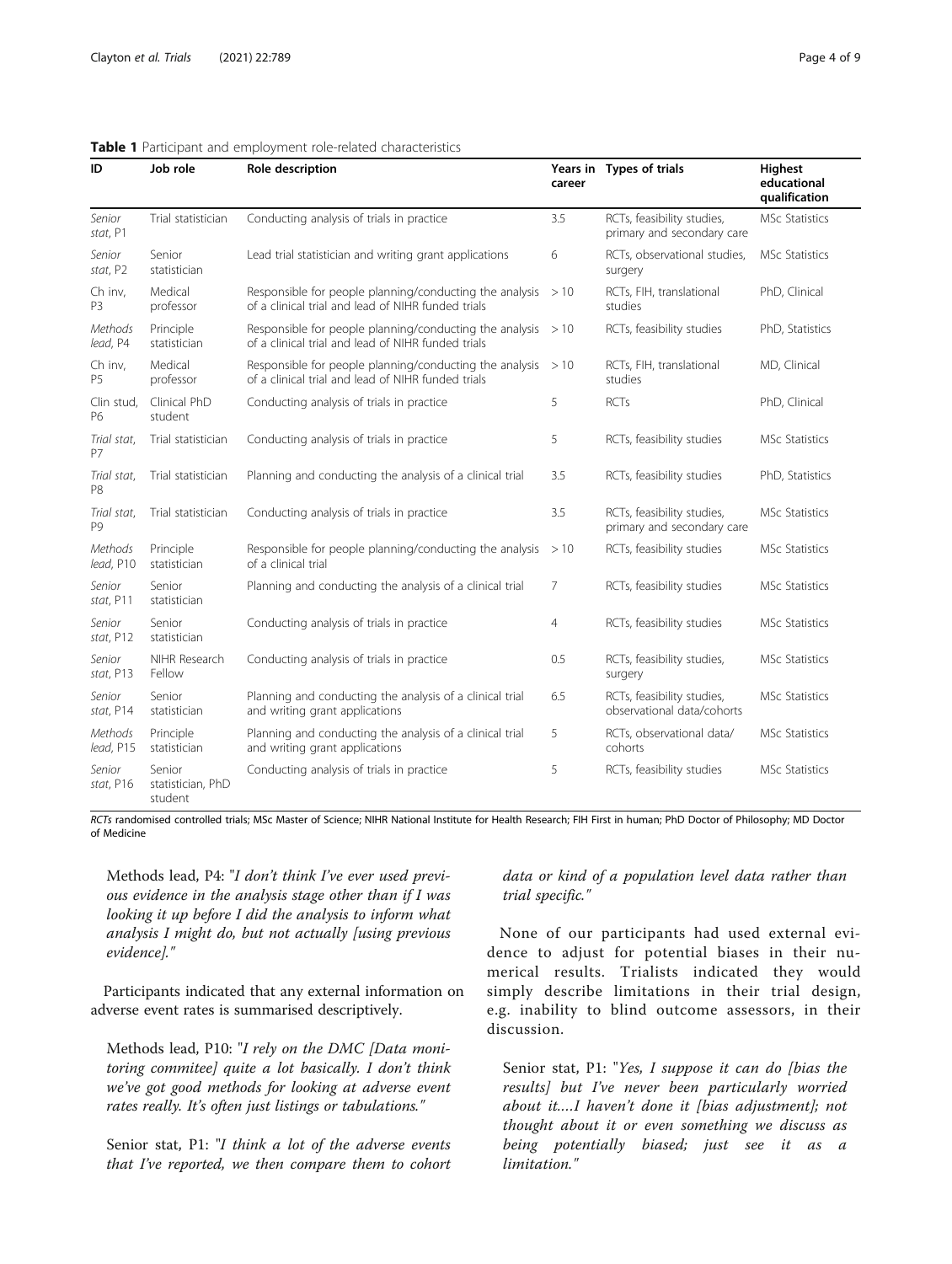#### Theme 2: Concerns regarding the acceptance of Bayesian methods in practice

Some senior statisticians, particularly methods leads, voiced concerns that trials using Bayesian methods might be less likely to be published or funded.

Methods lead, P4: "Whether it would be accepted by decision makers. I guess if you're doing anything that's not the norm, you'd just be a bit scared, even getting it published. Reviewers could be like 'what on earth have you done? I've worked in trials all my life and I've never done this."

Some also felt that Chief Investigators, who ultimately sign off the analysis plan, would not understand Bayesian methods and, moreover, would not encourage their use.

Senior stat, P11: "I think actually clinicians and things are more familiar with the frequentist approach rather than Bayesian, and actually it can be more difficult when you say, 'I've used Bayesian methods,' and they think, 'Oh, what have you done?'"

There was also a reluctance to change current methods.

Senior stat, P1: "But I think you'd have to do a lot, change a lot of peoples mind set to be able to make them do this type of analysis compared with the analysis we already do."

All 16 participants also indicated that they felt it was difficult to trust external evidence and expressed concerns that incorporating it in their analysis could bias their own trial results. For example, participants were concerned about likely differences in the population between the external evidence and their own trial.

Senior stat, P11: "I am always a bit uncertain with meta-analysis about how you can group together different trials, because they are different trials. They don't use the same patient groups and there are different intricacies in there. I suppose it depends on the call to the evidence and if there were reasons why that cohort were different, or the outcomes were different, or the intervention was different."

#### Theme 3: Practical challenges of use

Throughout the interviews it was clear there were practical challenges participants felt they (and/or the wider

trials unit) would face if they wanted to use external evidence formally in practice. One of the most common issues surrounded logistics and the administrative burden associated with accessing external data, and the corresponding consideration of anonymisation of research participants.

Trial stat, P8: "I suppose if there was, if there was consistency in the way the studies were reported and there was a way, a simple way of collecting all of the high-quality evidence together very quickly, then that would obviously be a big help but yes, I suppose that's a bit of a pipe dream really."

Methods lead, P10: "If it's publicly funded you need to make the data available and that seems reasonable. But there's still always an administrative exercise in getting through approvals and getting that, and for somebody to create a dataset that can be shared without risking identifiable data."

Most participants thought a systematic review was the most obvious source of external data. However, most indicated that their trial units did not have direct access to a systematic review team, and they viewed systematic reviewers as having a different skill set from their own.

Ch Inv, P5: "One of the problems is there's probably a shortage of systematic review capacity. So, finding systematic reviewers is really tough actually."

More senior trial members identified concerns regarding how much extra time would be needed to implement Bayesian methods and the implicit costs associated with this.

Ch Inv, P3: "I'm trying to get funding for a study now to do this comparison, I can't easily spend loads of money having a statistician spending ages trying to make a brilliantly efficient trial design..."

It was frequently brought up that, in order for these methods to be used in practice, there would need to be guidelines and requirements by funders.

Trial stat, P8: "So, I think that would be a helpful if there was, I mean certainly if there was some sort of guidance that had been produced elsewhere."

Methods lead, P10: "I think that's partly about real world examples that you can look at and see how somebody did it and then it's also about software and knowing how to implement it even if you wanted to."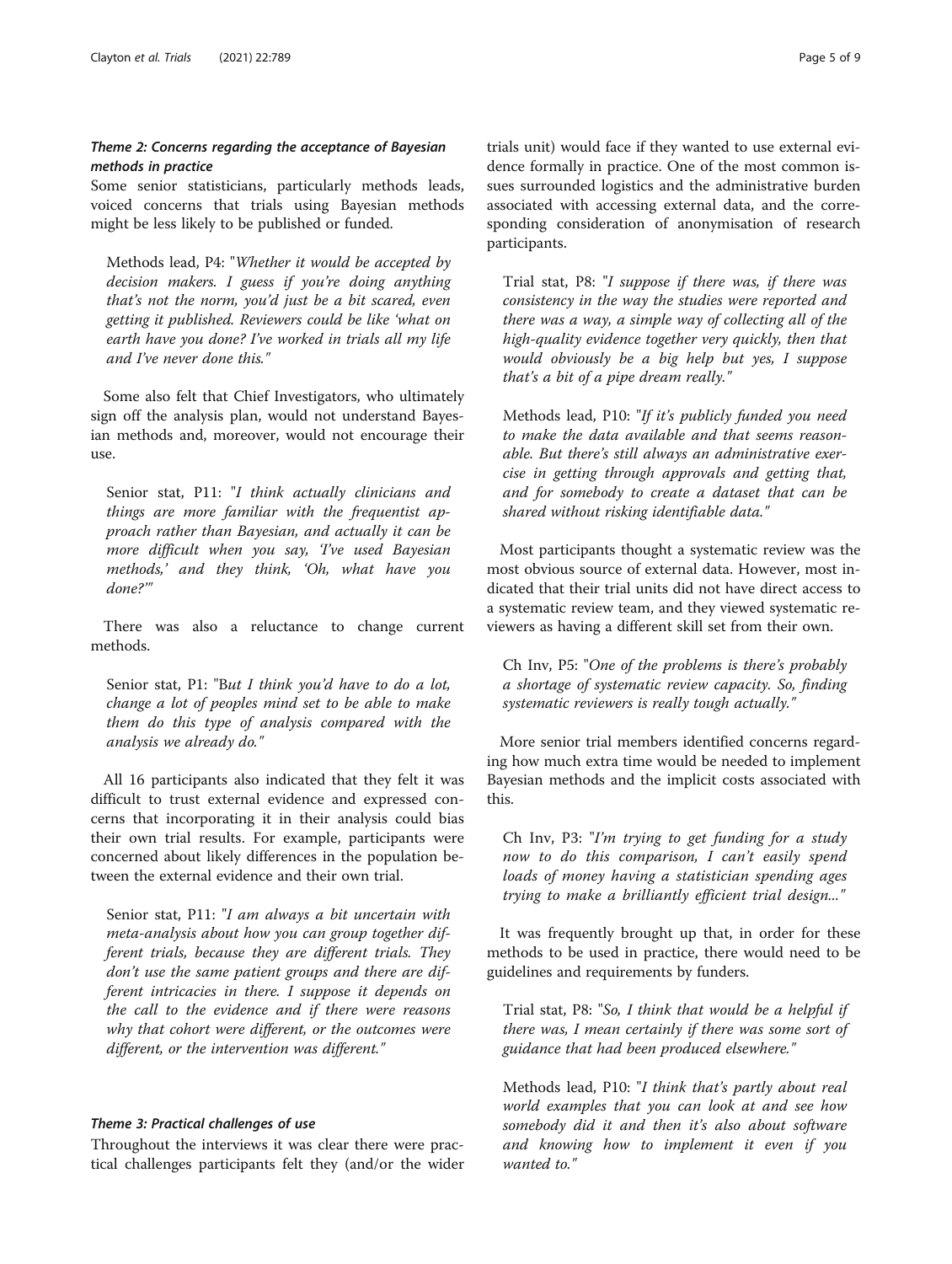Many statisticians also did not feel confident in using Bayesian methods or Bayesian statistical software. They expressed concerns about the time and financial pressures associated with having to learn these techniques.

Senior stat, P11: "I personally don't go anywhere near them [Bayesian methods]. I think I did do a course in Bayesian stuff, but I just don't think I work that way and I don't feel comfortable using Bayesian methodology, so I personally would shy away from it."

Trial stat, P9: "It [Bayesian analysis] was a blackbox moment of it went into the system and came out and I didn't really know what had gone on in between [laughs]. Very bad statistician!"

Methods lead, P4: "I think a lot of it is accessibility of the software because Stata it's just very straightforward, WinBUGS it's not. So, I think that's a massive hurdle. If you could do it in Stata people would probably do it."

#### Theme 4: Perceived advantages of making use of existing evidence

Despite the barriers described in themes 2 and 3, many of the trialists expressed enthusiasm for the concept of making more use of existing data in particular as secondary or sensitivity analyses.

Senior stat, P16: "OK, as a statistician, you're always taught the more data you have, the better. The more information you have the better. So why  $-$  if you've got the information there – would you not use it?"

Senior stat, P1: "... I think it would take a lot, as a said before, a lot for people to change the specific analysis they were going to do. So I think this would be a subsequent or secondary analysis that people would do but it would be interesting."

Many thought that making more use of existing data would be advantageous, as a lot of time and money is invested in trials, which it is important not to waste.

Senior stat, P1: "We don't want to do a trial that wastes a) time and b) money, so if we had existing evidence which would cut down time and money then I think we should do it to start with."

Senior stat, P11: "I guess, because you do collect a heck of a lot of data for each trial and obviously not everyone has registry databases like ourselves, I don't know if there is some way that there will always be

like an evolving cycle of data. …. I think I've heard it talked about the trial in a certain area you always collect certain variables and then those variables could be uploaded to a dataset and then it actually creates a big one. Everyone's trial data gets compiled together and then you do have a big database that you could then use to inform sample size calculations and other things like that."

We observed that when trialists think of Bayesian methods, they were generally only thinking about prior information on the treatment effect—and may be unaware of available methods to make use of data on other parameters. In discussing the potential to use external evidence to inform other types of parameters (see the '[Methods](#page-1-0)' section), several trialists expressed interest in the idea of making better use of existing safety data so that rare events could be picked up faster. When asked about their views on using data from a similar population to predict what the expected adverse event rate would be in the control arm, many felt this could be potentially advantageous. This was also similar to what some trialists were doing informally.

Ch Inv, P3: "So, we do make use of it [external evidence on adverse event rates] but obviously in a suboptimal way and I can imagine that doing this kind of approach for adverse events for example. would offer greater safety would allow safety signal to become obvious in my study earlier maybe so therefore better."

The concept of using an existing meta-analysis to power a new trial, based on its ability to impact an existing meta-analysis  $[8, 10, 11, 33]$  $[8, 10, 11, 33]$  $[8, 10, 11, 33]$  $[8, 10, 11, 33]$  $[8, 10, 11, 33]$  $[8, 10, 11, 33]$  $[8, 10, 11, 33]$  $[8, 10, 11, 33]$ , was unfamiliar to all participants. Having briefly explained the concepts of this to participants, many thought it was an attractive idea and could make the trial more efficient.

Methods lead, P4: "If you're wanting to change practice, your one trial is not going to change practice. The body of evidence [meta-analysis] is going to change practice."

Senior stat, P1: "You're not gonna sort of waste time and money showing an effect size in a single trial when you might be able to do it in a combination with existing studies. I think that's quite sensible, but I guess it's a case-by-case basis."

Trial stat, P8: "I think it's quite sensible probably to power it based on, you know, making a change to that if it means that you, you know, you're gonna recruit less participants."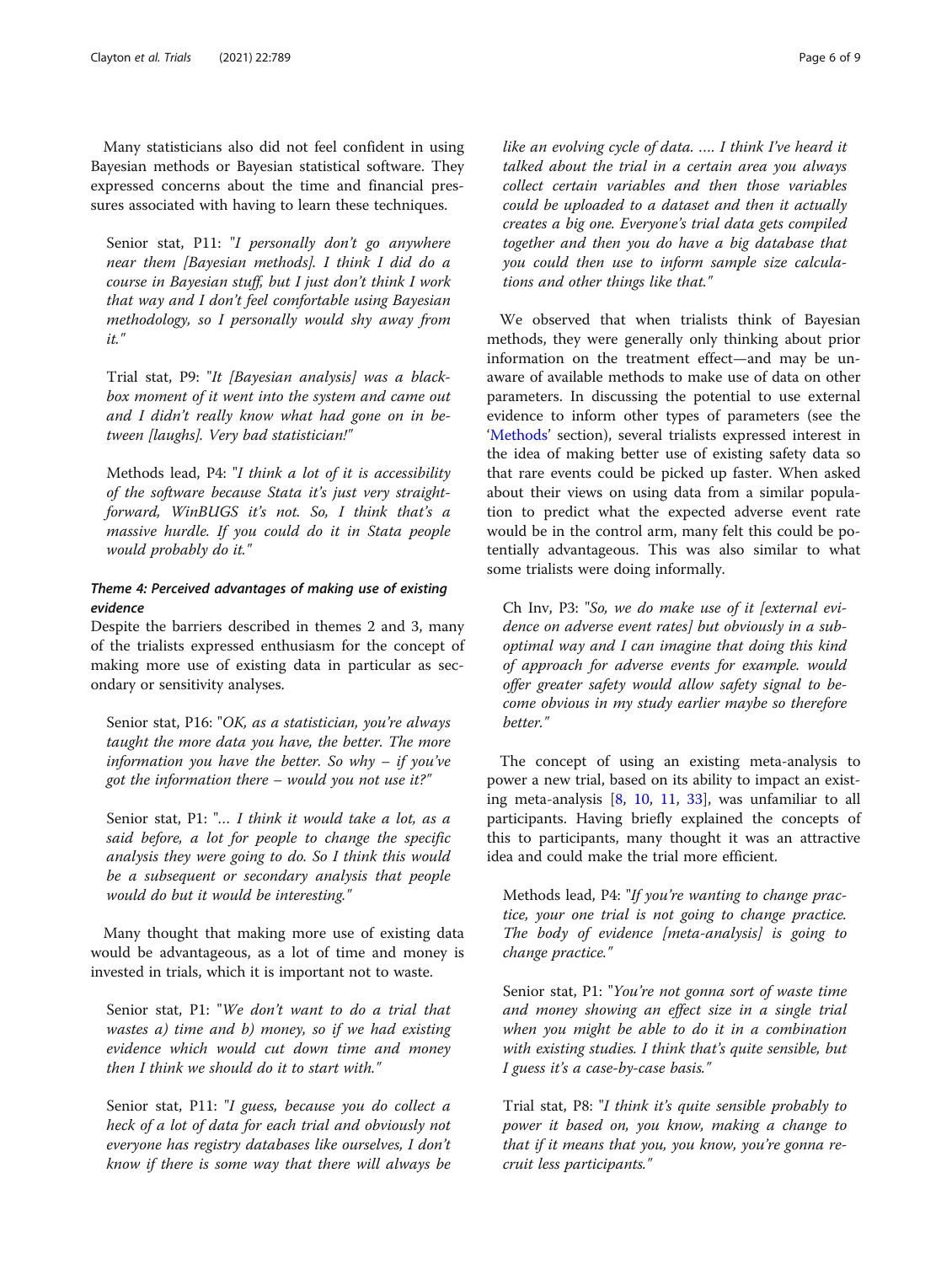#### **Discussion**

We found that trialists were using existing evidence in many ways, including to justify there is a gap in the evidence base and to inform parameters in sample size calculations. However, none of the trialists in our sample had an experience of explicitly incorporating prior information in either trial design or analysis through the use of Bayesian statistical methods. Our study showed that trialists felt they could be making more use of existing data to inform the design and analysis of a clinical trial in particular scenarios, such as in secondary or sensitivity analyses. We observed that when trialists thought of Bayesian methods, they appeared to be thinking about the use of prior information on the treatment effect only and may be unaware of available methods to make use of data on other parameters. Several participants in our study found the idea of formal use of evidence on other parameters appealing and thought improvements could be made to current methods. The use of informative priors based on external evidence in sample size calculations and to assess whether adverse event rates were higher than baseline was perceived as attractive. Similarly, although trialists do not think about how their trial results will influence a future meta-analysis, many thought it would be useful to investigate when conducting the sample size calculation. In contrast, no participant expressed enthusiasm for the concept of 'bias adjustment' based on external evidence. Participants also identified barriers to implementing these methods in practice. Trialists expressed concerns about the relevance or quality of external data and how incorporation of this could potentially affect their own trial. We also found that trialists did not feel confident in the use or interpretation of Bayesian methods and identified practical issues including difficulty accessing relevant data, anonymisation issues and the extra time associated with this.

Our finding regarding the relevance of prior information being a key concern to trialists is consistent with the results from a recent survey of trial methodologists [[20\]](#page-8-0) and has been an area greatly discussed [\[34](#page-8-0)]. The greatest barrier to the use of existing evidence according to this survey was time constraints. Although we did not identify time constraints as an overarching theme, this issue was mentioned by some participants as one of the practical challenges of using external evidence in trials. A more detailed exploration in our study revealed the extra time needed to conduct a systematic review was a concern, given that systematic review teams are often not integrated into clinical trial teams. We also found trialists found it difficult to access and collate other external data, either aggregate or individual participant data. Some statisticians noted the time that would be needed to learn new methods and software. Lilford [[35](#page-8-0)]

argues the assumption of equipoise in randomised trials is misleading to the patients being invited to participate in a new trial. More often than not, some evidence exists before a trial such as similar treatments in the same disease area or the same treatments in other populations. The findings of our qualitative study are consistent with this: trialists recognised that previous studies gave some indication about the potential intervention effect and that it is the accumulation of evidence that is likely to change practice. However, they did not explicitly incorporate this information into the trial design or analysis. Our study appears consistent with Brocklehurst et al. [[36\]](#page-8-0) in the overarching finding that it remains unclear to trialists (including investigators) the process by which external evidence should be considered, and at precisely which stages of a trial.

Having found that the statisticians in our sample did not feel confident in the use of, and/or had concerns about the acceptability of, Bayesian methods, more training and specific methodological guidelines on the use of Bayesian approaches in trials may be beneficial. In particular, guidance could raise awareness of Bayesian approaches to incorporate external evidence on parameters other than the treatment effect, given that our participants knew little about options in this area. Tutorial papers, user-written packages in generic rather than specialist software and provision of example code may increase accessibility. We note that Bayesian approaches are becoming easier to implement in practice via, for example, the development of core R packages [\[37](#page-8-0)]. Development of an easily accessible repository of relevant data, ideally individual participant data, would help facilitate the use of external evidence in practice. There have been many calls for such a platform [[38](#page-8-0)].

One limitation of this study is that snowball sampling was used to identify participants after initial key contacts in each group were sampled from colleagues known to the study team. This potentially limits the generalisability of the findings to all trialists. However, as data collection continued, sampling became increasingly purposive, with a view to achieving a sample of maximum variation, to ensure insights were captured from a range of informants operating in different contexts [[29](#page-8-0)]. We succeeded in sampling from each group of our intended population [\[29,](#page-8-0) [39,](#page-8-0) [40\]](#page-8-0), including both statisticians and clinicians in a range of senior and junior positions. We also acknowledge that our sample size of 16 participants may be limited; however, qualitative studies are typically small in order to generate rich and in-depth insights and accounts of participants' views and experiences [[40,](#page-8-0) [41](#page-8-0)]. Given that the predominant approach to clinical trial design is within a frequentist paradigm and that analysing only Bayesian researchers would not have answered our intended research question, the term 'Bayesian' was not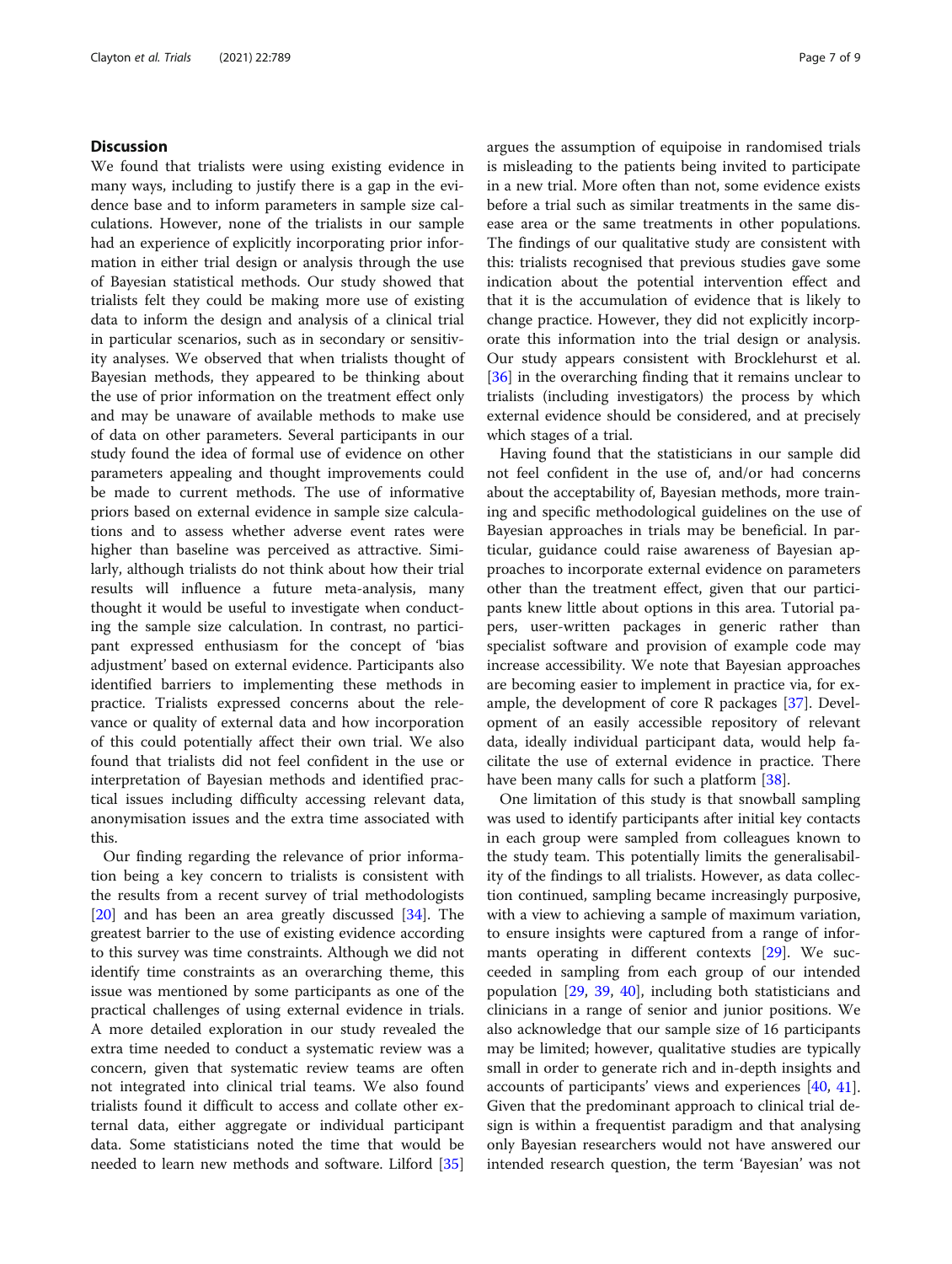<span id="page-7-0"></span>used in the participant information sheet. As such, it is possible that we missed people who had a potentially strong view on such methods. However, we felt this was preferable in order to sample a wider range of participants. Given that none of our participants had experience in using Bayesian methods to incorporate prior information, an interesting further study might involve identifying and interviewing trialists who do have such experience. This study might explore how and why these trialists have used Bayesian approaches and how any barriers might have been overcome.

#### Conclusions

In conclusion, trialists recognise that more formal use of external evidence could be advantageous over current approaches in some areas, particularly to inform parameters other than the treatment effect, for which very limited information may be available from the trial, and useful as sensitivity analyses. Trialists do however note that there are still many barriers to such use in practice. Clear guidance, user-friendly software and accessibility to a repository of data might increase uptake of Bayesian approaches in practice.

#### Abbreviation

RCT: Randomised controlled trial; NIHR: National Institute for Heath Research; PIS: participant information sheet

#### Supplementary Information

The online version contains supplementary material available at [https://doi.](https://doi.org/10.1186/s13063-021-05759-8) [org/10.1186/s13063-021-05759-8.](https://doi.org/10.1186/s13063-021-05759-8)

Additional file 1: Table S1. COREQ checklist. Figure S1. Example of topic guide.

#### Acknowledgements

We thank the trialists and clinicians who took part in this study and Bristol Transcription Services who transcribed twelve audio recordings.

#### Authors' contributions

GLC, HEJ, JPTH and DE were responsible for the original study design. GLC and HEJ were responsible for securing the ethics and regulatory approvals. GLC recruited the participants, collected the data and conducted the qualitative analysis of the findings. DE provided qualitative support and training to GLC, helped develop the topic guides and helped with the analysis of the raw data. All authors were responsible for the interpretation of the findings, preparation, reading and final approval of the manuscript. GLC was the principal investigator for the project.

#### Funding

GLC was funded by a PhD studentship from the Medical Research Council (MRC) Hubs for Trials Methodology Research. DE was funded by the NIHR Biomedical Research Centre at University Hospitals Bristol and Weston NHS Foundation Trust and the University of Bristol. HEJ was supported by an MRC Career Development Award in Biostatistics (MR/M014533/1). JPTH is an NIHR senior investigator (NF-SI-0617-10145), was supported by the National Institute for Health Research (NIHR) Applied Research Collaboration West (ARC West) at University Hospitals Bristol and Weston NHS Foundation Trust and the NIHR Bristol Biomedical Research Centre at University Hospitals Bristol and Weston NHS Foundation Trust and the University of Bristol, and is a member of the MRC Integrative Epidemiology Unit at the University of Bristol.

The views expressed are those of the authors and not necessarily those of the National Health Service, the NIHR or the UK Department of Health and Social Care.

#### Availability of data and materials

**Declarations** 

N/A

#### Ethics approval and consent to participate

Ethical approval was obtained by the University of Bristol on 27 April 2017 (reference number 48101).

#### Consent for publication

N/A

#### Competing interests

All authors declare that they have no competing interests.

#### Author details

<sup>1</sup>Department of Population Health Sciences, Bristol Medical School, University of Bristol, Bristol, UK. <sup>2</sup> Bristol Centre for Surgical Research, Population Health Sciences, Bristol Medical School, University of Bristol, Bristol, UK. <sup>3</sup>NIHR Applied Research Collaboration West (ARC West) at University Hospitals Bristol and Weston NHS Foundation Trust, Bristol, UK.

#### Received: 6 July 2021 Accepted: 25 October 2021 Published online: 08 November 2021

#### References

- 1. Bhurke S, Cook A, Tallant A, Young A, Williams E, Raftery J. Using systematic reviews to inform NIHR HTA trial planning and design: a retrospective cohort. BMC Med Res Methodol. 2015;15(1):108. [https://doi.org/10.1186/s12](https://doi.org/10.1186/s12874-015-0102-2) [874-015-0102-2.](https://doi.org/10.1186/s12874-015-0102-2)
- 2. Clarke M. Doing new research? Don't forget the old nobody should do a trial without reviewing what is known. Plos Med. 2004;1(2):100–2. [https://](https://doi.org/10.1371/journal.pmed.0010035) [doi.org/10.1371/journal.pmed.0010035.](https://doi.org/10.1371/journal.pmed.0010035)
- 3. Goudie AC, Sutton AJ, Jones DR, Donald A. Empirical assessment suggests that existing evidence could be used more fully in designing randomized controlled trials. J Clin Epidemiol. 2010;63(9):983–91. [https://doi.org/10.1016/](https://doi.org/10.1016/j.jclinepi.2010.01.022) [j.jclinepi.2010.01.022.](https://doi.org/10.1016/j.jclinepi.2010.01.022)
- 4. Jones AP, Conroy E, Williamson PR, Clarke M, Gamble C. The use of systematic reviews in the planning, design and conduct of randomised trials: a retrospective cohort of NIHR HTA funded trials. BMC Med Res Methodol. 2013;13(1):50. <https://doi.org/10.1186/1471-2288-13-50>.
- Cooper NJ, Jones DR, Sutton AJ. The use of systematic reviews when designing studies. Clin Trials. 2005;2(3):260–4. [https://doi.org/10.1191/174](https://doi.org/10.1191/1740774505cn090oa) [0774505cn090oa.](https://doi.org/10.1191/1740774505cn090oa)
- 6. Robinson KA, Goodman SN. A systematic examination of the citation of prior research in reports of randomized, controlled trials. Ann Intern Med. 2011;154(1):50–U187. [https://doi.org/10.7326/0003-4819-154-1-201101040-](https://doi.org/10.7326/0003-4819-154-1-201101040-00007) [00007.](https://doi.org/10.7326/0003-4819-154-1-201101040-00007)
- 7. Berry DA. Bayesian clinical trials. Nat Rev Drug Discov. 2006;5(1):27–36. <https://doi.org/10.1038/nrd1927>.
- 8. Roloff V, Higgins JPT, Sutton AJ. Planning future studies based on the conditional power of a meta-analysis. Stat Med. 2013;32(1):11–24. [https://](https://doi.org/10.1002/sim.5524) [doi.org/10.1002/sim.5524](https://doi.org/10.1002/sim.5524).
- Sutton A, Cooper N, Abrams K. Evidence based sample size calculations for future trials based on results of current meta-analyses. Controlled Clin Trials. 2003;24:88S-S.
- 10. Spiegelhalter DJ. Incorporating Bayesian ideas into health-care evaluation. Stat Sci. 2004;19(1):156–74. <https://doi.org/10.1214/088342304000000080>.
- 11. Jones HE, Ades AE, Sutton AJ, Welton NJ. Use of a random effects metaanalysis in the design and analysis of a new clinical trial. Stat Med. 2018; 37(30):4665–79.
- 12. Tierney JF, Pignon JP, Gueffyier F, Clarke M, Askie L, Vale CL, et al. How individual participant data meta-analyses have influenced trial design, conduct, and analysis. J Clin Epidemiol. 2015;68(11):1325–35. [https://doi.](https://doi.org/10.1016/j.jclinepi.2015.05.024) [org/10.1016/j.jclinepi.2015.05.024](https://doi.org/10.1016/j.jclinepi.2015.05.024).